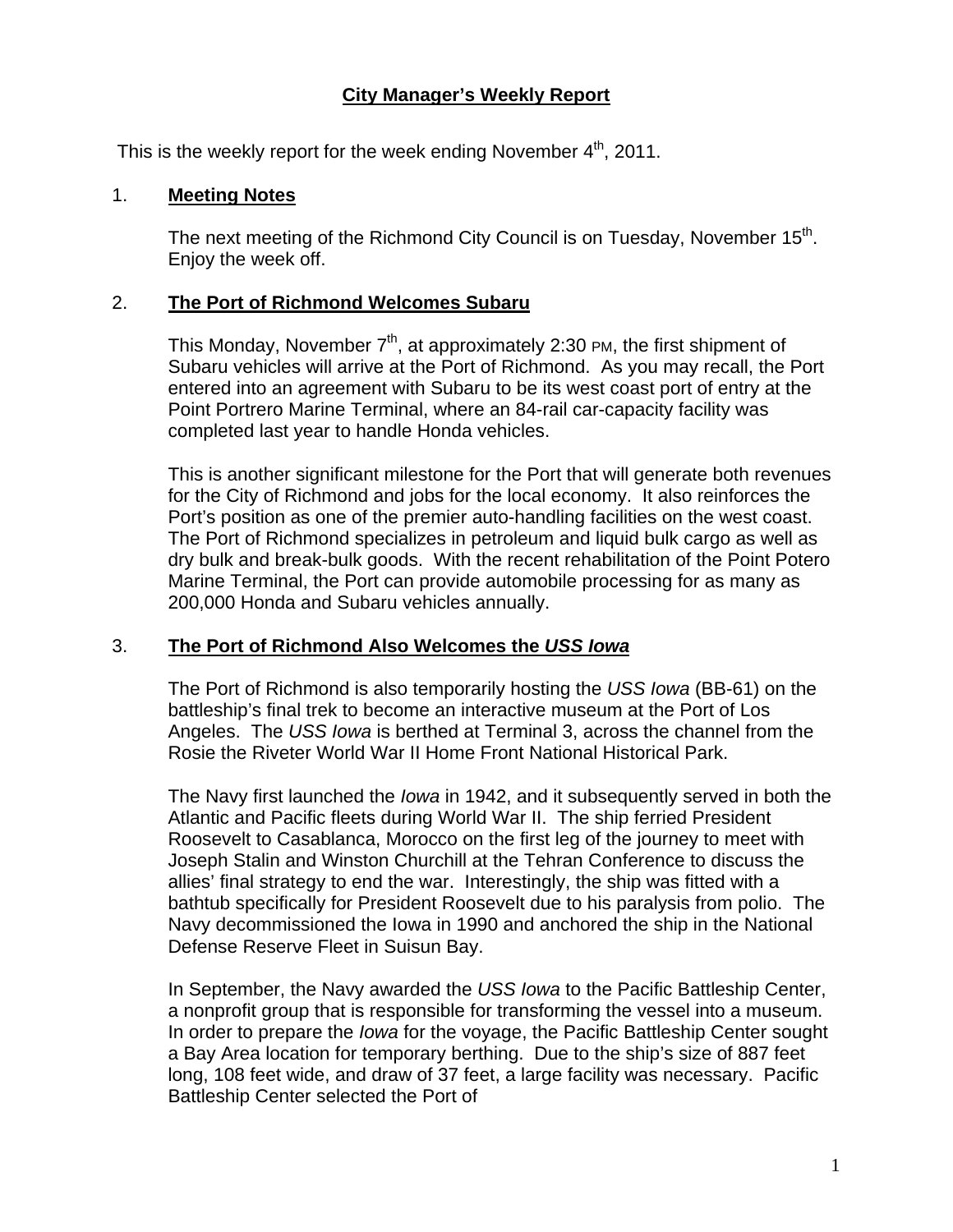Richmond's Terminal 3 for temporary berthing due to the accommodations available. The Port will receive berthing fees from Pacific Battleship Center during the *Iowa*'s stay.

The USS Iowa is scheduled to depart for Los Angeles in late January 2012. The Port of Richmond anticipates that visitors will be allowed deck tours of the vessel at the end of November or early December.



Red Oak Victory Ship and Whirley Crane in the foreground. The area was previously Henry J Kaiser's Shipyard Number 3, which constructed more than700 ships during World War II.

### 4. **Federal Interagency Working Group on Environmental Justice – "Plan for a Sustainable and Livable Richmond for All"**

This past Thursday, November 3<sup>rd</sup>, approximately 175 federal and local agency representatives, community organizations, and community members gathered in the Richmond Auditorium for a day long convening of the Federal Interagency Working Group (IWG) on Environmental Justice (EJ). The program included a bus tour, speakers, and interactive sessions addressing environmental justice, jobs, food, equitable communities, and more.

Mayor Gayle McLaughlin, Supervisor John Gioia, Dr. Henry Clark, and Jared Blumenfeld, US EPA Administration Region 9, welcomed the convening participants. Keynote speakers included Lisa Garcia, US EPA Associate Assistant Administrator for Environmental Justice, and Tony B. Iton, M.D., J.D. MPH, Senior Vice President for Healthy Communities at The California Endowment.

The EJ IWG is comprised of 15 federal agencies and several White House Offices. The group guides, supports, and enhances federal environmental justice and community-based activities. This was the first IWG convening to take place in EPA Region 9 (Pacific Southwest). (View [event photos](http://www.flickr.com/photos/richmondenvironment/sets/72157628053057456/) and download event [materials](http://www.ci.richmond.ca.us/index.aspx?NID=2527) by following these links.)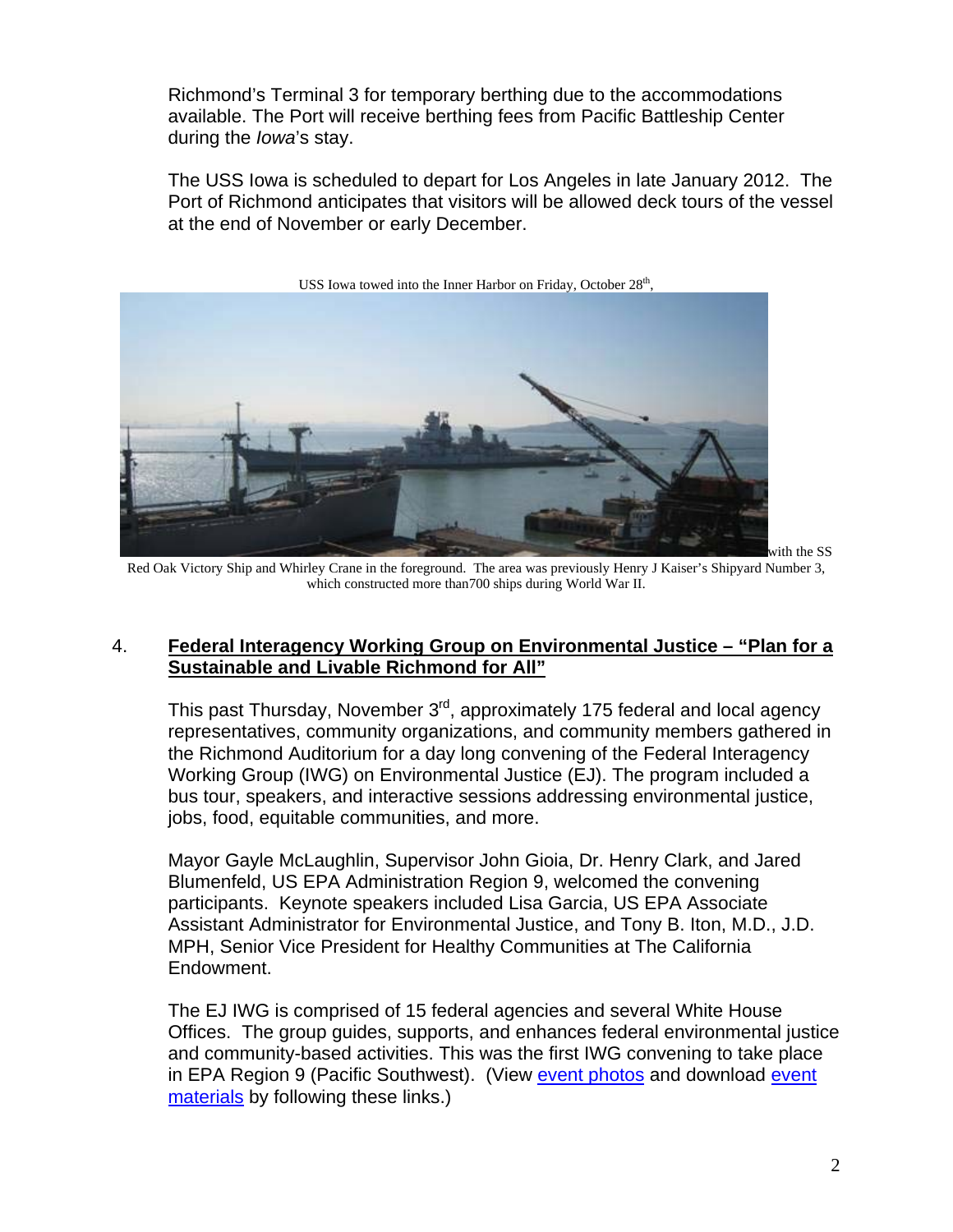Special thanks go to all event participants, federal officials, and event sponsors: EPA, Richmond Community Foundation, Federal Reserve Bank of San Francisco, City of Richmond and East Bay Center for Performing Arts. The Planning committee included Building Blocks for Kids Collaborative, City of Richmond Community Housing Development Corporation, Contra Costa County Health Services, EPA, Federal Reserve Bank of San Francisco, Holland & Knight, Richmond Community Foundation, Rubicon Programs, Urban Habitat, West County Toxics Coalition, in corporation with Congressman George Miller's Office, Supervisor John Gioia's Office, and Mayor McLaughlin.





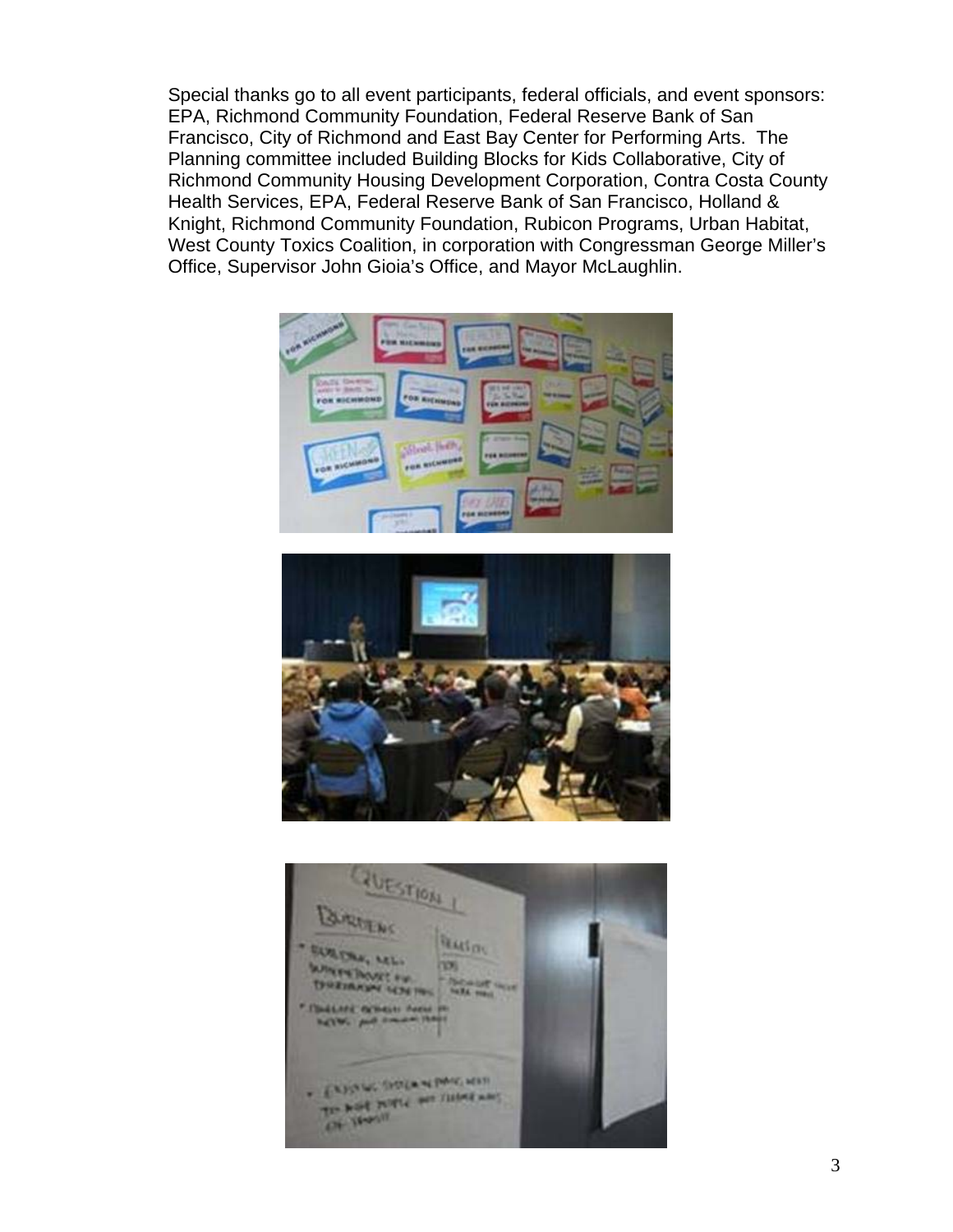## 5. **LEAP Selected as Partner in National Research Project**

The Institute for Museum and Library Services (IMLS) just announced their new National Leadership Grant awards for 2011-12. The Richmond Library's Literacy for Every Adult Program (LEAP), as a partner with Portland State University, will be included in the research project, Tutor-Facilitated Digital Literacy Acquisition in Hard-to-Serve Populations. This project will conduct in-depth research on the digital literacy acquisition process in our Broadband Technology Opportunities Program project. It will mine and analyze system-collected data from students' and tutors' interactions with Learner Web as they go through the process. The grant project will also conduct in-depth interviews and focus groups with some of the students and tutors at LEAP.

## 6. **City of Richmond Hosts the American Public Works Association Northern California Chapter Conference**

The City of Richmond's Public Works and Engineering Departments are hosting their first American Public Works Association (APWA) Northern California Chapter Conference on November  $8<sup>th</sup>$  and  $9<sup>th</sup>$ , at the Richmond Auditorium. The APWA is an international educational and professional association of public agencies, private sector companies and individuals dedicated to providing high quality public works goods and services. Chartered in 1938, APWA is the largest and oldest organization of its kind in the world with over 25,000 members. The association currently consists of 67 chapters throughout North America, of which the Northern California Chapter is one.

# 7. **Stormwater Program: Trash Assessment on Garrity Creek**

On Saturday, October 29<sup>th</sup>, five staff members of the Watershed project assisted city staff and two student volunteers in performing a trash assessment on Garrity Creek just north of the Hilltop Mall. The effort pulled 60 pounds of trash out of a 100 yard stretch of creek that receives trash from the east side of Hilltop Mall. Plastic containers from fast food or convenience items comprised half of the trash collected. Polystyrene foam pieces not identifiable as foodware made up another 20%, and plastic bags an additional 15% of the collected items. Information on the types and percentages found in trash assessments along creeks and shorelines will assist the city in its short-term trash reduction plan to meet stormwater permit requirements.

## 8. **Halloween Highlights from the Recreation Department**

The Disabled People's Recreation Center (DPRC) held a Halloween party for the Therapeutic Interactive Recreation Program on Wednesday, October 26<sup>th</sup>. Those involved contributed candy for *trick or treat* bags, and staff provided finger food. In addition, music, games, and dancing made for a successful party.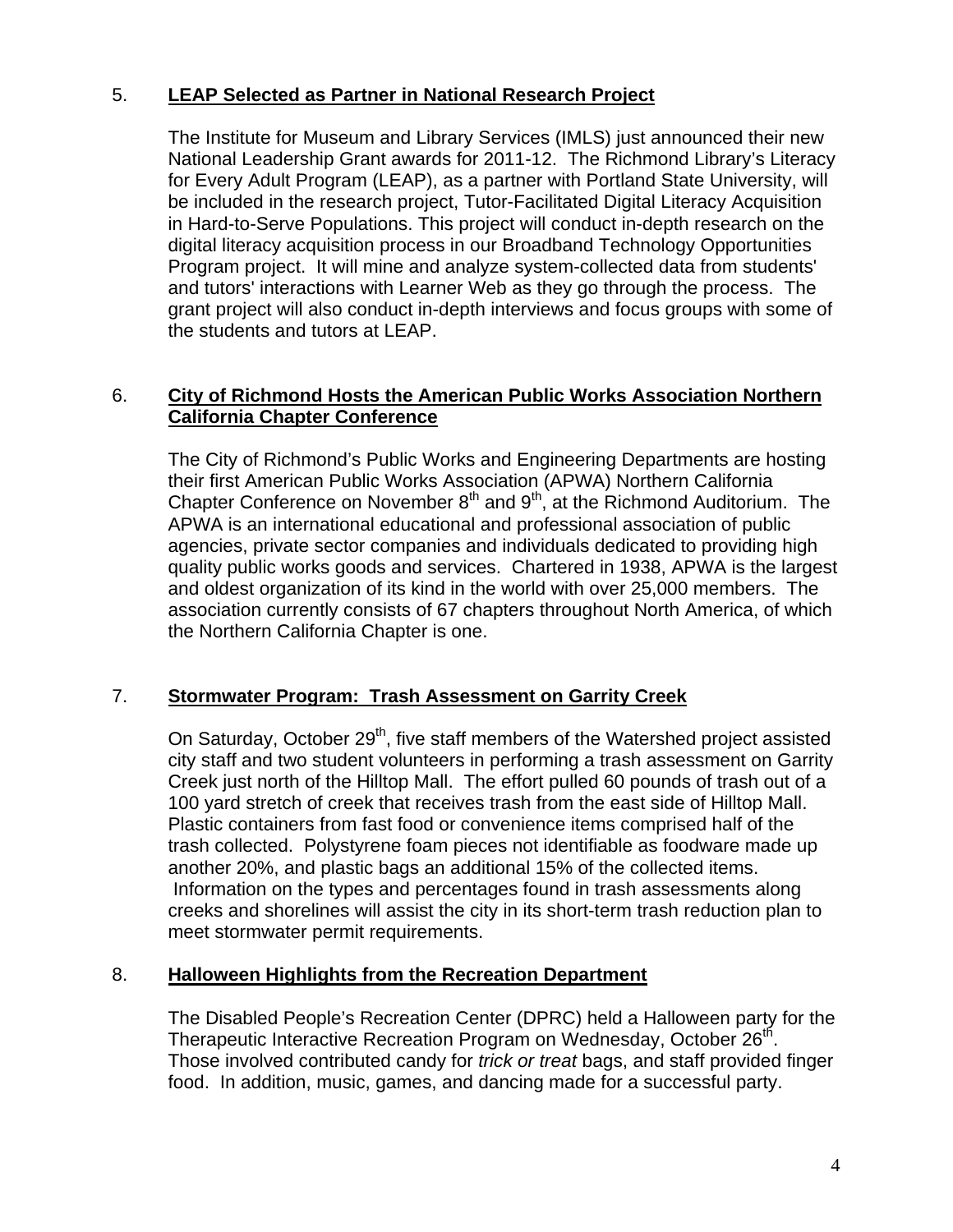The Pt. Richmond Community Center's staff and participants were thrilled to participate in the *trick or treat* parade where students from Washington Elementary School went from business to business collecting treats. The annual event is sponsored by local merchants who provide a safe environment for the children to have fun and show off their costumes.

### 9. **Annual Sewer Pipeline Repair and Rehabilitation Projects**

The City and Veolia continued work on the 2011/2012 annual sewer pipeline repair and rehabilitation project. A summary of work in progress is listed below:

| Installed 8"<br><b>Mainlines</b>                                                         | <b>Preliminary Work</b><br><b>Began for Installation</b><br>of 8" Mainlines            | <b>Point Repair Work</b>                                | <b>Work Locations Scheduled</b><br>for Next Week                                                                                                                       |
|------------------------------------------------------------------------------------------|----------------------------------------------------------------------------------------|---------------------------------------------------------|------------------------------------------------------------------------------------------------------------------------------------------------------------------------|
| Ohio Avenue from<br>S. 33 <sup>rd</sup> Street to<br>S. 42 <sup>nd</sup> Street          | Wall Avenue from S.<br>42 <sup>nd</sup> Street to S. 49 <sup>th</sup><br><b>Street</b> | Hellings Avenue @ 18 <sup>th</sup><br><b>Street</b>     | Ohio Avenue between S. 37th<br>and S. 42 <sup>nd</sup> Streets                                                                                                         |
| Wall Avenue from<br>S. 35 <sup>th</sup> Street to<br>S. 39 <sup>th</sup> Street          | S. 47 <sup>th</sup> Street from Wall<br>Avenue to Florida<br>Avenue                    | <b>Esmond Avenue West of</b><br>17 <sup>th</sup> Street | Rheem Avenue between 23rd<br>and 36 <sup>th</sup> Streets                                                                                                              |
| <b>Waller Avenue</b><br>from $S. 35th$<br>Street to S. 39 <sup>th</sup><br><b>Street</b> | Ohio Avenue from end<br>to S. 45 <sup>th</sup> Street                                  | Lincoln Avenue $@9^{\text{th}}$<br><b>Street</b>        | Florida Avenue, Ohio Avenue,<br>and Center Avenue between<br>S. 37 <sup>th</sup> Street and Carlson<br><b>Boulevard</b>                                                |
| S. 35 <sup>th</sup> Street<br>from Wall Avenue<br>to Florida Avenue                      | S. 45 <sup>th</sup> from Center to<br>End                                              | Dunn Avenue @ 13th<br><b>Street</b>                     | S. 29 <sup>th</sup> Street and S. 35 <sup>th</sup><br>Street from Florida Avenue to<br>Ohio Avenue                                                                     |
|                                                                                          | Center Avenue from S.<br>39 <sup>th</sup> to S. 41 <sup>st</sup> Streets               | Humboldt Street North of<br><b>Cliff Lane</b>           | Gaynor Avenue from 23 <sup>rd</sup> to<br>24 <sup>th</sup> Streets                                                                                                     |
|                                                                                          | Florida Avenue from S.<br>39 <sup>th</sup> to S. 41 <sup>st</sup> Streets              |                                                         | 26 <sup>th</sup> Street from Roosevelt<br>Avenue to Grant Avenue                                                                                                       |
|                                                                                          |                                                                                        |                                                         | Grant Avenue from 27 <sup>th</sup> to 28 <sup>th</sup><br><b>Streets</b>                                                                                               |
|                                                                                          |                                                                                        |                                                         | McBryde Avenue East of<br>Lassen Street                                                                                                                                |
|                                                                                          |                                                                                        |                                                         | Garvin Avenue West of<br><b>Humboldt Street</b>                                                                                                                        |
|                                                                                          |                                                                                        |                                                         | Esmond Avenue @ 24 <sup>th</sup><br>Street, 33 <sup>rd</sup> Street and 30 <sup>th</sup><br>Street @ Clinton, Amador<br>Street and Humboldt Street @<br>McBryde Avenue |

Any questions related to the ongoing 2011/2012 annual sewer repair and rehabilitation projects may be directed to Mr. Fadi Alabbas at (925) 323-8937. Those interested may also follow our daily Twitter updates at [www.twitter.com/CoR\\_Engineering](http://www.twitter.com/CoR_Engineering).

### 10. **Pavement Rehabilitation**

Chrisp Company, a striping subcontractor for Ghilotti Brothers, Inc., has installed pedestrian crosswalks, arrows, railroad crossing, stop bars, speed signage, shared road bike symbols and other pavement markings on the following streets: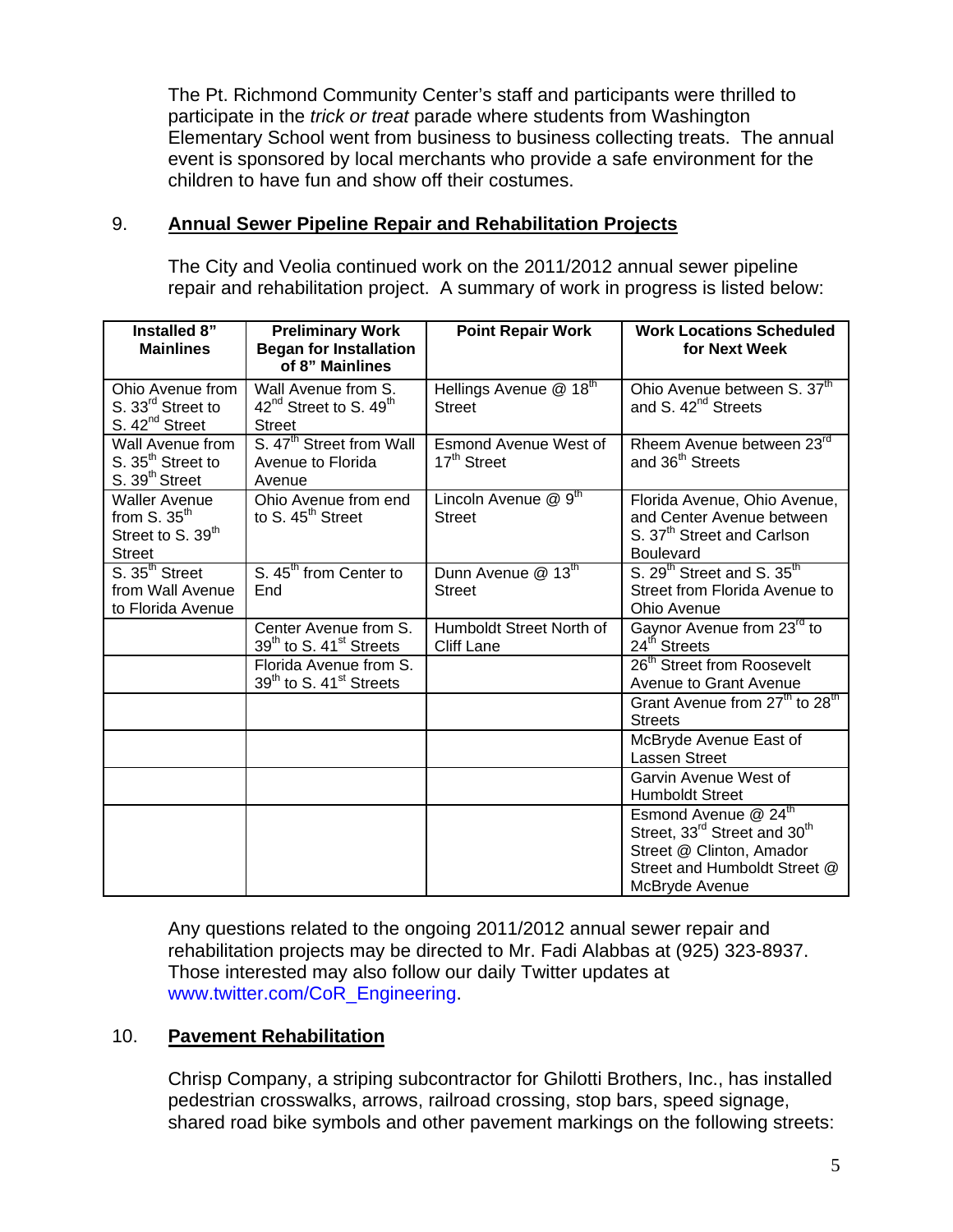35<sup>th</sup> Street (Stop Bar) 37<sup>th</sup> Street (Arrows and Pedestrian Crossing) 39<sup>th</sup> Street (Stop Bar) Barrett Avenue (Pedestrian Crossing and Bike Symbols) Bissell Avenue (Stop Bar and Pedestrian Crossing) Dunn Avenue (Stop Bar) Huntington Avenue (Stop Bar) Lincoln Avenue (Stop Bar) May Road (Various Markings) Pierce Street (Stop Bar) Richmond Parkway (Railroad Crossing) West Nevin (Bike Symbols) Wall Avenue (Stop Bar)

Pavement marking work will continue on the following streets for this week:

23<sup>rd</sup> Street Canal Boulevard Garrard Boulevard Marina Bay Parkway Richmond Parkway

### 11. **Public Works Updates**

Parks and Landscaping Division: During the past several weeks, crews completed vegetation abatement from the medians on the Richmond Parkway from Parr Boulevard to Gertrude Avenue; performed landscape rehabilitation on Robert H. Miller and Blume Drives; repaired the irrigation leak at the Valley View soccer field; continued work on the Bay Trail landscape rehabilitation project; prepared the 33rd Street entrance to the Greenway for the support Groundwork Richmond event to be held on November 5<sup>th</sup>; the tree maintenance crew removed various trees throughout the city, as well as multiple trees on Arno Court and Huntington Avenue; and completed mulching tree wells at John F. Kennedy Park.

Next week, crews will continue the weed abatement and vegetation management on the Richmond Parkway between the Giant Road overpass and Hilltop Drive; install a drinking fountain at the Nicholl Park tennis courts; and will continue working on the rehabilitation project in the center medians of Robert H. Miller and Blume Drives.

Facilities Maintenance Division: During the past two weeks, electricians performed light replacements throughout the city and continued providing support for the repairs of the Point Molate high voltage transformers that provide power to the Point Molate wastewater treatment plant.